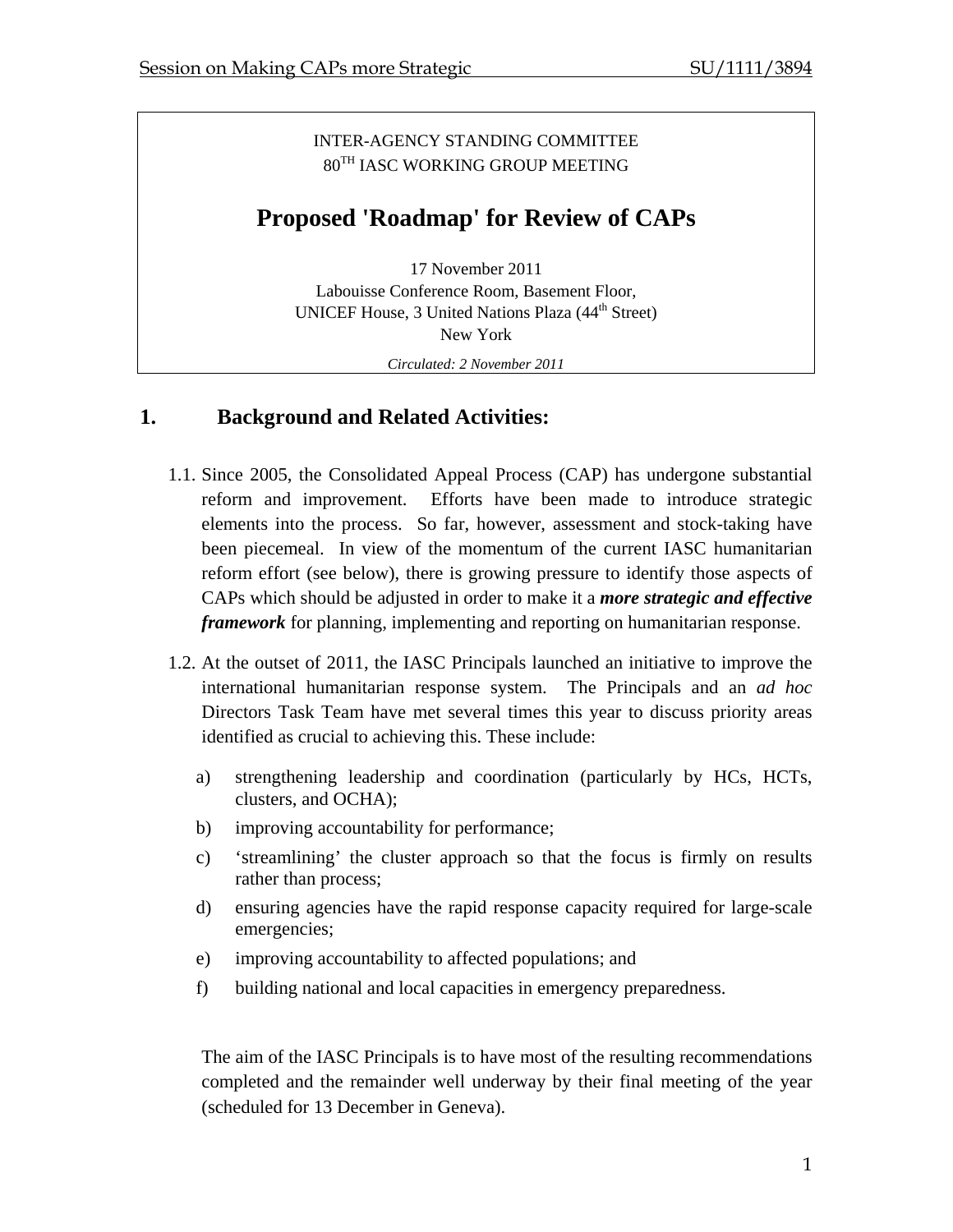- 1.3. At the IASC Principals meeting on 19 April 2011<sup>1</sup>, under '**improving accountability for performance**', there was agreement on *"…the need for clusters to develop strategic plans; for CHAPs to be more strategic; for the IASC to pilot a peer review process in one or two countries in 2011; for the scope of the RTEs process to be adjusted; and for the Principals Task Team to clarify the relationship between Cluster Coordinators, HCTs, and Humanitarian Coordinators. … (The ERC) also committed OCHA to further disseminate best practices of strategic CHAPs and to provide a graphic illustrating the different phases of the humanitarian planning process, encompassing cluster strategies and the CHAP*." Eight related recommendations emerged from this discussion, including for "*The CAP Sub-Working Group to present options for more strategic CAPs/CHAPs to the Principals Task Team for discussion by September 2011".*
- 1.4. The ad hoc Directors Task Team further reflected upon this at a meeting on 28 September<sup>2</sup> and have proposed the following to the Principals Task Team (PTT):
	- a) *"....The PTT therefore endorse the need for a strategic, focused and prioritised humanitarian plan/framework for the humanitarian response at country level. To this end, the PTT agree to encourage Humanitarian Coordinators to lead HCTs in creating and regularly updating a strategic plan, on the basis of which the general prioritisation of the humanitarian response may be further developed (e.g. through CAPS and CHAPs).*
	- *b) The PTT agree that while there is no substitute for effective leadership, there is nonetheless an obligation on IASC Principals to ensure that the humanitarian architecture supports rather than obstructs both good leadership and the achievement of optimal results. In this regard, the PTT recognise that improvements are required to the humanitarian architecture at country level to simplify unnecessary complexity and remove ambiguities which currently undermine accountability and results...*
	- *c) The PTT request the IASC CAP Sub-Working Group to accelerate their work on improving the content and fulfilment of the CAP guidelines, to facilitate the development of a more strategic approach where prioritised interventions are clearly and measurably those that will have the most efficient and effective humanitarian impact.*
	- *d) The PTT request the IASC CAP Sub-Working Group to review current guidelines and procedures for the development of Flash Appeals with a view to enabling their completion and publication within the first few days of a crisis."*

The above provides the context, which is still evolving, for the proposed review of the CAPS/CHAPs

 $\overline{a}$ 

<sup>&</sup>lt;sup>1</sup> Refer to 'IASC Principals Meeting on 19 April 2011, Final Summary Record and Revised Action Points', in particular to pp. 7‐11 (paras. 18‐25 and Action points #19‐26).

<sup>2</sup> IASC Directors Task Team, Summary Record and Recommendations to the Principals Task Team, 28 September 2011, Montreux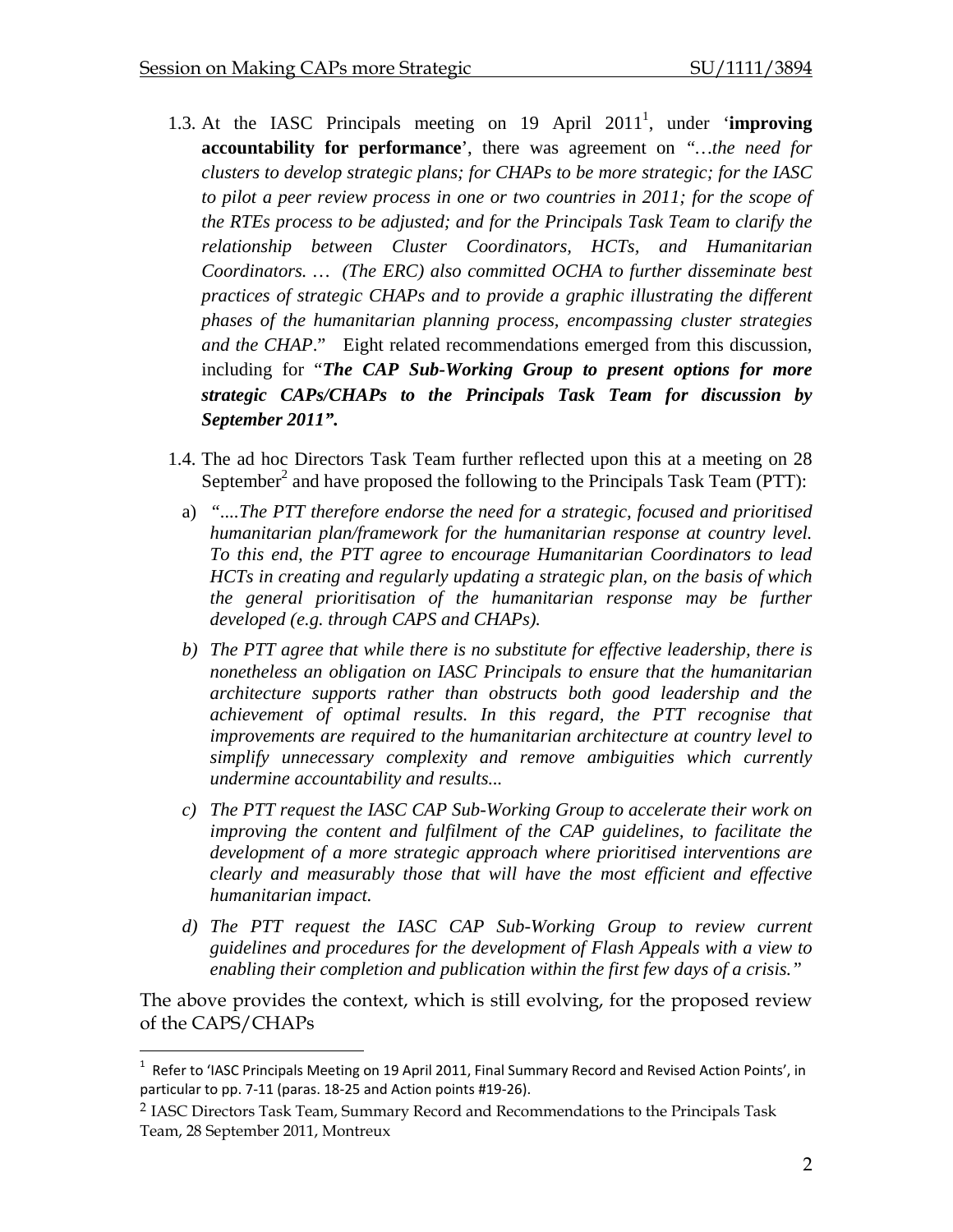1.5 In terms of cross linkages with related initiatives, the review should take into consideration recent work by the IASC SWG on Humanitarian Financing on transaction costs, preparedness and the program based approach. Regarding the latter, in early 2011 the Humanitarian Finance SWG commissioned a study<sup>3</sup> to determine whether two of the main vehicles to coordinate fundraising for humanitarian response - the Consolidated Appeal Process and the Common Humanitarian Funds - could potentially be improved by the introduction of a 'programme-based approach'. According to the study, a programme based approach is 'a means of strategic planning, resource mobilization and reporting based on programmes as the basic unit of organisation'. It is recommended that the results of this study be considered in the effort to make CAPs more 'strategic'.

The IASC has also developed the Gender Marker as a tool to improve the quality of humanitarian programming and ensure that the CAPs are gender responsive. It is also recommended that the review of the application of the tool in CAPs is included in this review process.

1.6 Also, it should be noted that relevant recommendations are also emerging from the SWG on the Cluster Approach. As this SWG is considering how to streamline the programme management cycle and measure performance, there should be linkage between the work of these two SWGs to avoid a 'piece meal' approach.

<u>.</u>

 $3$  Abby Stoddard, 'Prospects for Integrating a Programme-Based Approach in CAPs and Common Humanitarian Funds – a Scoping Study', revised draft 8 June 2011). The report outlines two possible options for moving forward on the question of the programme‐based approach. Both options potentially represent a qualitative jump in the system's overall strategic planning and performance assessment, and could strengthen the collective action and coordination mindset of actors in the field. The report findings and recommendations still need to be discussed with other interested stakeholders, namely the NGO community, global cluster leads and the donor community.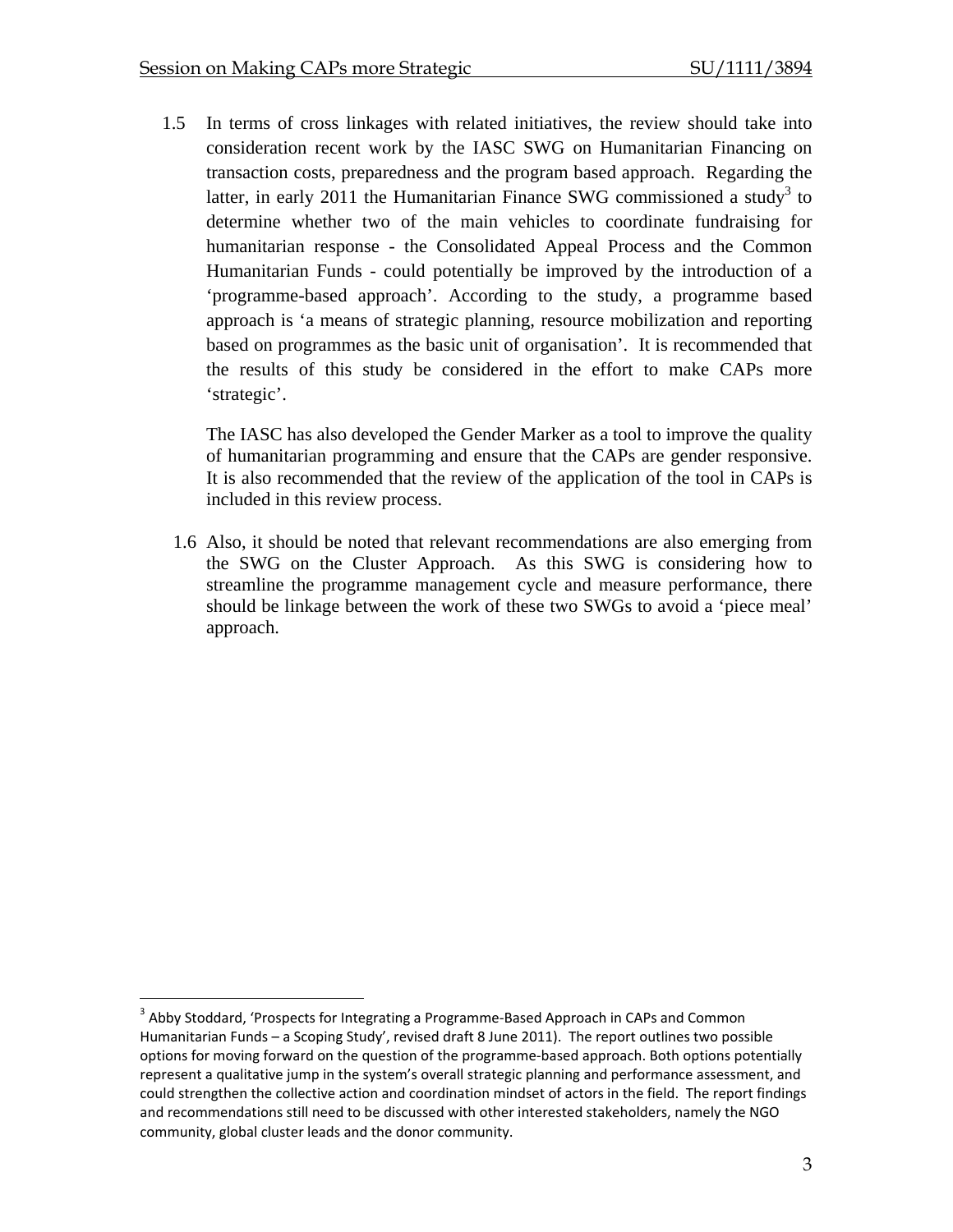## **2. Purpose of CAP review:**

*2.1.* According to the 2012 CAP Guidelines, a CAP is:

"..*the humanitarian system's concerted action plan for large scale crises that require response by more than one agency. (Despite its name, it is only secondarily about fundraising.) This action plan contains a needs analysis; a strategy (with clear measurable objectives, indicators and monitoring plan); cluster (or sector) response plans including detailed operational planning and budgets (ie. projects). It thus also serves as the basis for monitoring and accountability – whether the humanitarian system has done what it said it would do, and whether this has had the necessary effect."* 

- *2.2.* Generally, then, a CAP review should measure whether CAPs have these contents and are serving these purposes as designed, and (if so) whether that is having the desired effect – effective, efficient humanitarian action. determine that, a kind of study over time is needed, because CAPs are not supposed to be one-off snapshots, but rather a continuous framework in which needs are analyzed, response is planned, resources are allocated, and results are monitored. In other words, a review should measure to what extent CAPs as products live up to their own standards, and to what extent HCTs use them as they should.
- 2.3. The CAP review exercise will undertake the following steps:
	- 2.3.1. Define and agree upon the characteristics of a 'strategic' CAP in line with the intent of the IASC Principals

**OUTPUT:** definitions and a 'checklist' of criteria for reviewing common humanitarian action plans

**TARGET DATE: 30 November** (depending on CAP season workload; the aspiration is to have a SWG-endorsed proposal for the Principals meeting 13 December)

2.3.2. establish a baseline of 2011 CAP documents (based primarily on a document review)

**OUTPUT**: a measurable 2011 baseline using the above criteria, against which to monitor and report on progress over the next few years

**TARGET DATE: 31 January 2012**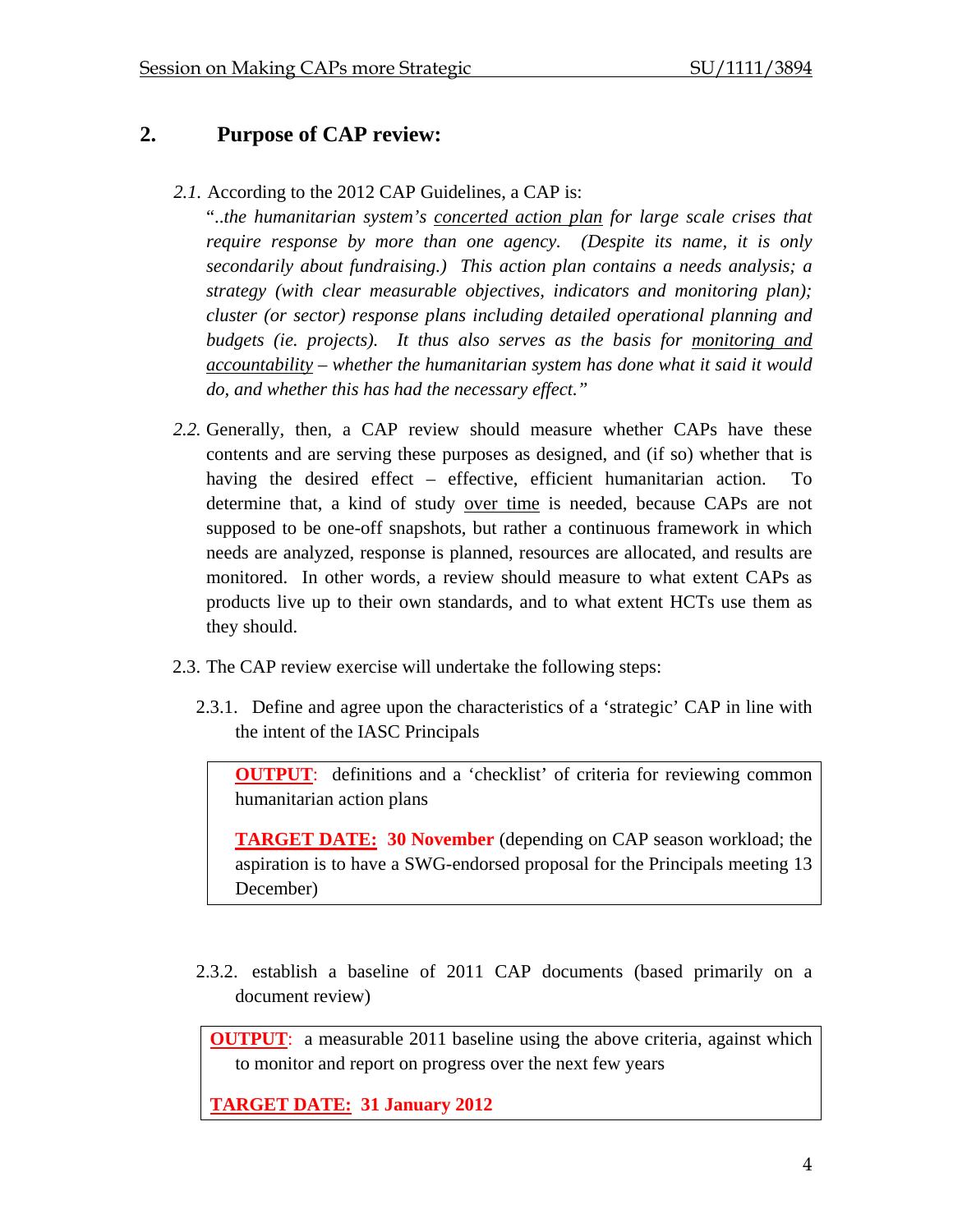2.3.3. Define a methodology and TORs for a review of 2012 CAPs (to possibly include a document review; an indepth desk review of selected CAPs; a more in-depth field review through RTEs; identification of best practices and shortcomings; and a feedback mechanism to HCTs where improvement is needed  $)$ .<sup>4</sup>

**OUTPUT**: Terms of reference for a review of 2012 CAPs

**TARGET DATE: 31 January 2012** 

## **3. Proposed timeline for this 'roadmap':**

| <b>TASK</b> |                         | BY                                         | <b>DEADLINE</b>                  |
|-------------|-------------------------|--------------------------------------------|----------------------------------|
|             | Agree<br><sub>on</sub>  | <b>CAP SWG</b>                             | Endorsement at IASC WG           |
|             | 'roadmap'<br>for        |                                            | meeting 16-18 November           |
|             | review of CAPs          |                                            |                                  |
| 2.          | Agree<br><sub>on</sub>  | <b>CAP SWG</b>                             | <b>30 November</b> (depending on |
|             | definitions<br>and      |                                            | CAP season workload; the         |
|             | criteria for 'more      |                                            | aspiration is to have a SWG-     |
|             | strategic CAPs'         |                                            | endorsed proposal for the        |
|             |                         |                                            | Principals<br>meeting<br>13      |
|             |                         |                                            | December)                        |
| 3.          |                         | Complete baseline   CAP Section (with SWG) | <b>31 January 2012</b>           |
|             | desk review of          |                                            |                                  |
|             | 2011<br>CAP             |                                            |                                  |
|             | documents (based        |                                            |                                  |
|             | on agreed criteria)     |                                            |                                  |
| 4.          | Finalize TORs for   CAP | <b>SWG</b><br>(in                          | <b>31 January 2012</b>           |
|             | review of $2012$        | consultation with<br>other                 |                                  |
|             | CAPs<br>(the            | IASC<br><b>SWGs</b><br><b>as</b>           |                                  |
|             | timeline of<br>the      | appropriate)                               |                                  |
|             | review itself will      |                                            |                                  |
|             | elaborated<br>be        |                                            |                                  |
|             | depending on the        |                                            |                                  |
|             | TORs themselves)        |                                            |                                  |

 $\overline{a}$ 

 $4$  See Annex 1 for a selected (but not exhaustive) list of issues to consider.